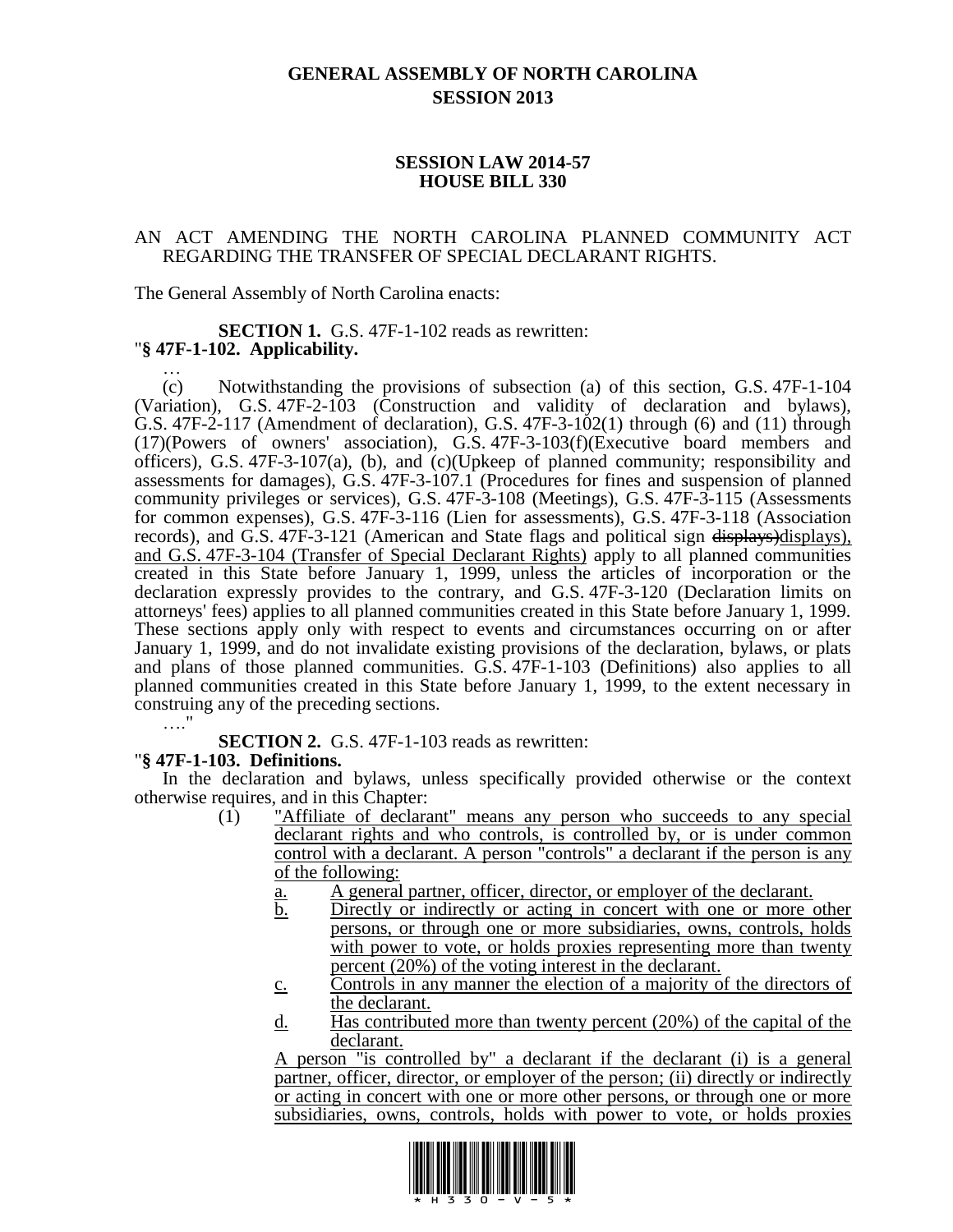representing more than twenty percent (20%) of the voting interest in the person; (iii) controls in any manner the election of a majority of the directors of the person; or (iv) has contributed more than twenty percent (20%) of the capital of the person. Control does not exist if the powers described in this subdivision are held solely as security for an obligation and are not exercised.

… (11) "Development rights" means any right or combination of rights reserved by a declarant in the declaration (i) to add real estate to a planned community; (ii) to create lots, common elements, or limited common elements within a planned community; (iii) to subdivide or combine lots or convert lots into common elements; or (iv) to withdraw real estate from a planned community.  $\ddot{ }$ 

**SECTION 3.** G.S. 47F-3-104 reads as rewritten:

# "**§ 47F-3-104. Transfer of special declarant rights.**

(a) Except for transfer of declarant rights pursuant to foreclosure, no No special declarant right (G.S. 47F-1-103(28)) defined under this Chapter may be transferred except by an instrument evidencing the transfer recorded in every county in which any portion of the planned community is located. TheExcept for the transfer of declarant rights pursuant to subsection (c) of this section, the instrument is not effective unless executed by the transferee.

(b) Upon transfer of any special declarant right, the liability of a transferor declarant is as follows:

- (1) A transferor is not relieved of any obligation or liability arising before the transfer and remains liable for warranty obligations imposed upon the transferor by this Chapter. Lack of privity does not deprive any lot owner of standing to maintain an action to enforce any obligation of the transferor.
- (2) If a successor to any special declarant right is an affiliate of a declarant (G.S. 47F-1-103(1)), the transferor is jointly and severally liable with the successor for any obligations or liabilities of the successor relating to the planned community.
- (3) If a transferor retains any special declarant rights but transfers other special declarant rights to a successor who is not an affiliate of the declarant, the transferor is liable for any obligations or liabilities imposed on a declarant by this Chapter or by the declaration relating to the retained special declarant rights and arising after the transfer.
- (4) A transferor has no liability for any act or omission or any breach of a contractual or warranty obligation arising from the exercise of a special declarant right by a successor declarant who is not an affiliate of the transferor.

(c) Unless otherwise provided in a mortgage instrument, deed of trust, or other agreement creating a security interest, in case of foreclosure of a security interest, sale by a trustee under an agreement creating a security interest, tax sale, judicial sale, or sale under Bankruptcy Code or receivership proceedings of any lots owned by a declarant, or real estate in a planned community subject to development rights, or real estate subject to development rights for a planned community, a person acquiring title to all the property being foreclosed or sold, but only upon the person's request in an instrument recorded in every county in which any portion of the planned community is located, succeeds to all special declarant rights (G.S. 47F-1-103(28)) related to that property held by that declarant and requested by the person acquiring title. The judgment or instrument conveying title shall provide for transfer of only the special declarant rights requested. The mortgage, deed of trust, tax lien, or other conveyance to be foreclosed under this subsection shall not be required to contain specific reference to an assignment of special declarant rights but shall be deemed to include the special declarant rights as part of the right, title, and interest encumbered by the mortgage, deed of trust, tax lien, or other conveyance.

(d) Upon foreclosure of a security interest, sale by a trustee under an agreement creating a security interest, tax sale, judicial sale, or sale under Bankruptcy Code or receivership proceedings of all interests in a planned community owned by a declarant, the declarant ceases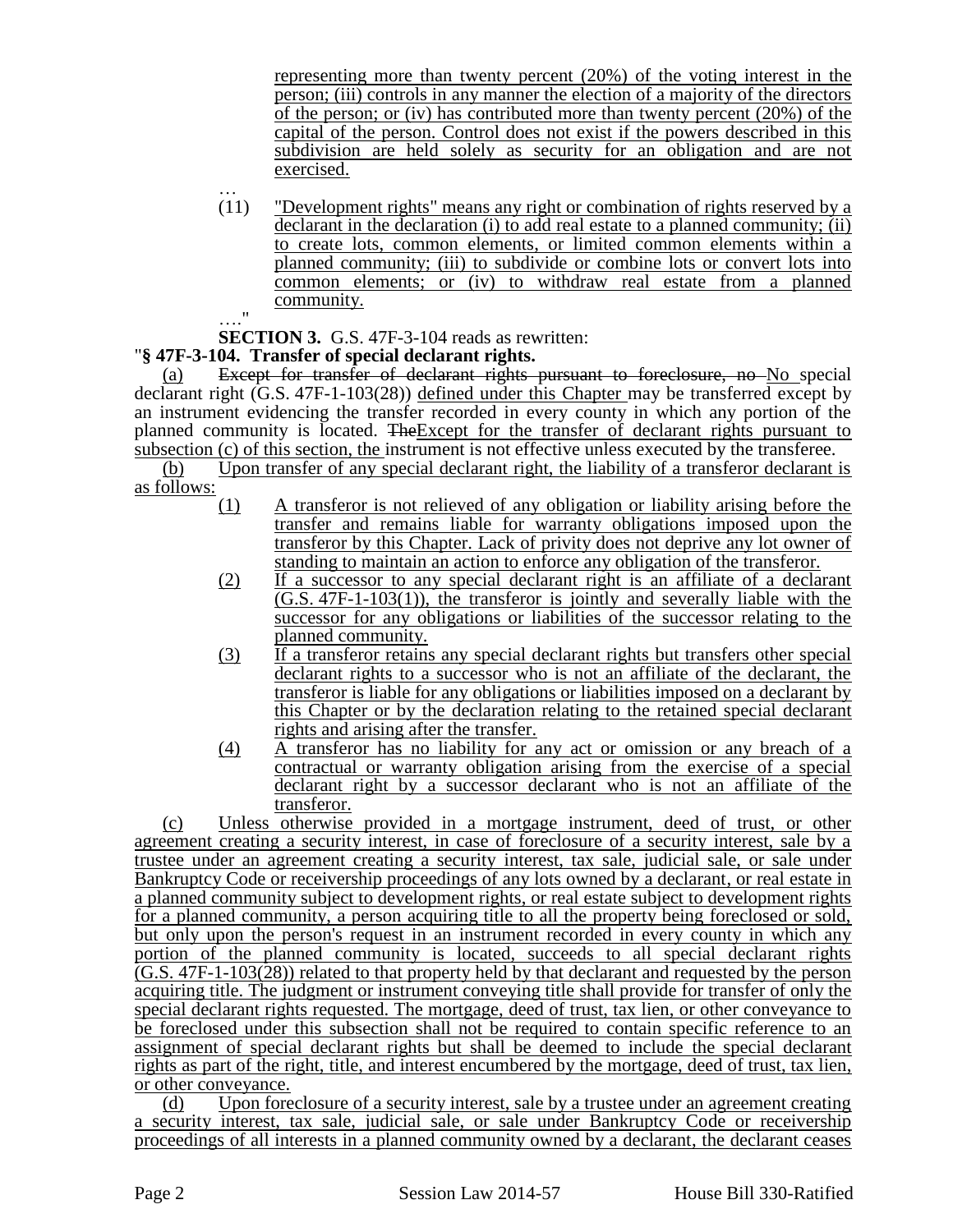to have any special declarant rights and the period of declarant control (G.S. 47F-3-103(d)) terminates unless either of the following applies:

- (1) The judgment or instrument conveying title provides for transfer of all special declarant rights held by that declarant to a successor declarant.
- (2) The declarant transferred special declarant rights related to the appointment of executive board members to another person pursuant to this section prior to the foreclosure or sale.

(e) The liabilities and obligations of a person who succeeds to special declarant rights are as follows:

- (1) A successor to any special declarant right who is an affiliate of a declarant is subject to all obligations and liabilities imposed on the transferor by this Chapter or by the declaration.
- (2) Unless otherwise specified in the declaration as to the holder of a mortgage instrument, deed of trust, or other agreement creating a security interest, in case of foreclosure of a security interest, sale by a trustee under an agreement creating a security interest, tax sale, judicial sale, or sale under Bankruptcy Code or receivership proceedings, a successor to any special declarant right who is not an affiliate of a declarant, other than a successor described in subdivision (3) or (4) of this subsection, is subject to the obligations and liabilities expressly imposed by this Chapter or the declaration:
	- a. On a declarant which relate to the successor's exercise or nonexercise of special declarant rights; or
	- b. On his or her transferor, other than:
		- 1. Misrepresentations by the transferor or any previous declarant;
			- 2. Warranty obligations on improvements made by the transferor or any previous declarant or made before the planned community was created;
			- 3. Obligations and liabilities arising out of contractual agreements between the transferor or any previous declarant and third parties other than the declaration;
			- 4. Breach of any fiduciary obligation by the transferor or any previous declarant or his or her appointees to the executive board; or
			- 5. Any liability or obligation imposed on the transferor or any previous declarant as a result of the transferor's acts or omissions after the transfer.
- (3) A successor to only a right reserved in the declaration to maintain sales offices, management offices, signs advertising the planned community, and models, if the successor is not an affiliate of the declarant, may not exercise any other special declarant right and is not subject to any liability or obligation as a declarant.
- (4) A successor to all special declarant rights held by a transferor who is not an affiliate of the declarant who succeeded to those rights pursuant to a deed or other instrument of conveyance in lieu of foreclosure or a judgment or instrument conveying title under subsection (c) of this section may declare in a recorded instrument the intention to hold those rights solely for transfer to another person. Thereafter, until transferring all special declarant rights to any person acquiring title to any lot or real estate subject to development rights owned by the successor, or until recording an instrument permitting exercise of all those rights, that successor may not exercise any of those rights other than any right held by his or her transferor to control the executive board in accordance with G.S. 47F-3-103(d) for the duration of any period of declarant control, and any attempted exercise of those rights is void. So long as a successor declarant does not have the right to exercise special declarant rights under this subsection, the successor declarant is not subject to any liability or obligation as a declarant other than liability for his or her acts and omissions under G.S. 47F-3-103(d).